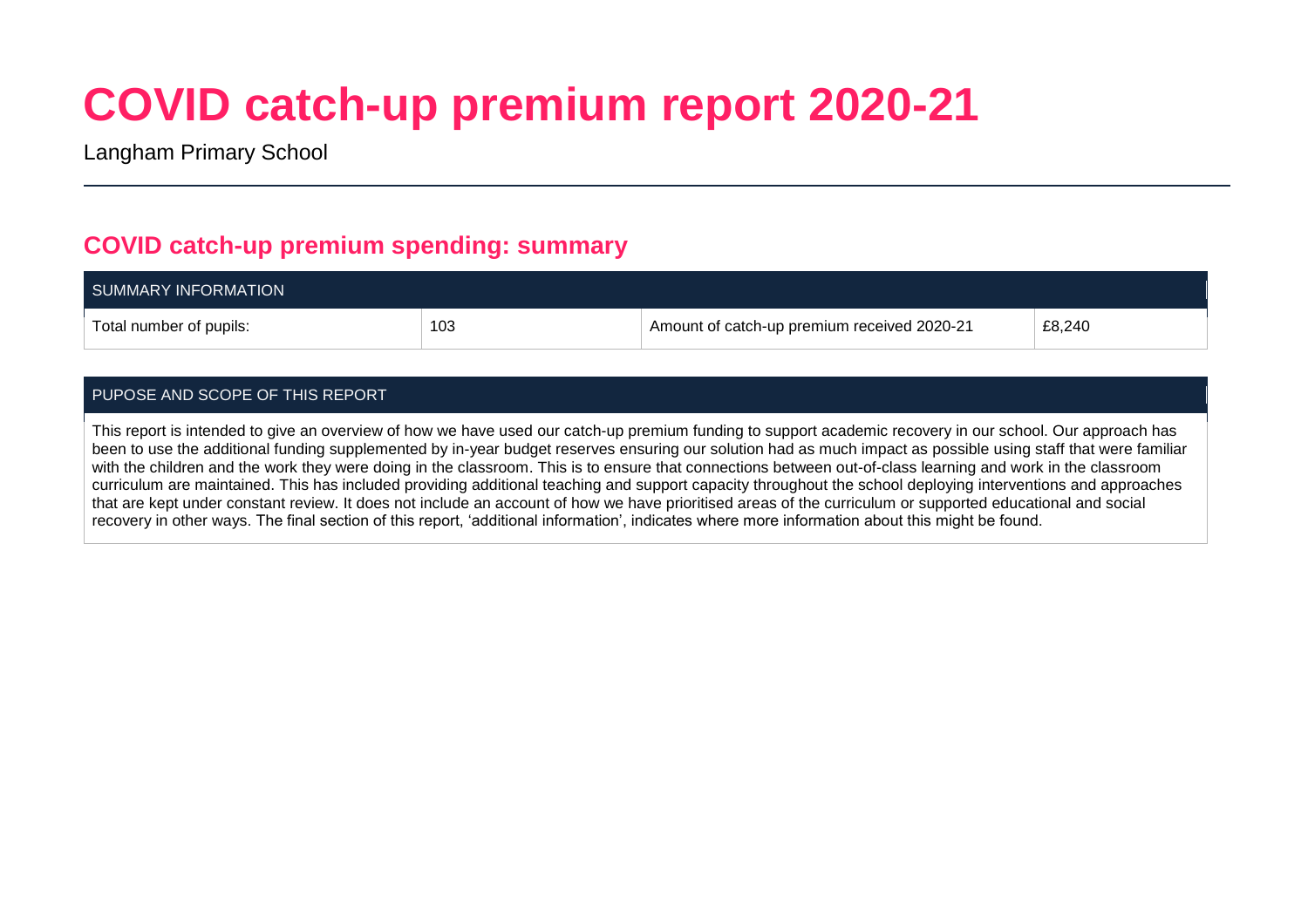#### STRATEGY STATEMENT

In November 2020 we carried out an impact analysis to identify priorities for academic recovery. This highlighted the following:

- Children had lost more ground in maths than in English
- More girls than boys had fallen behind, especially in maths
- Year 2 and Year 6 were most adversely effected in maths
- Lower key stage 2 showed significant decline in all subjects
- Pupil progress in writing had declined more than reading
- 'Lost' learning tended to be things that had only just been learnt, for example spelling and vocabulary. This was most noticeable in Year 2 and Year 3.
- Stamina for writing had declined and some learning behaviours needed to be recovered.
- The impact is different for different cohorts. For example, reading has generally held up well with the exception of Year 4.

This analysis helped shape our strategy which had the following priorities:

- Support children who had fallen behind in maths, including the group of girls who appeared to have lost more ground than others.
- Maintain additional support for Class 2 so that Year 1 pupils can receive a curriculum and delivery suitable to their needs
- Invest in improving stock of reading books including provision of high interest, accessible reading level material and supplementary structured phonics scheme.
- Provide additional support for maths including structured intervention.
- Ensure catch-up approaches are closely tied to need by implementing high quality assessment for learning approaches and diagnostic assessments
- Make sure there was an emphasis on restoring basic skills such as spelling

In April 2021 we conducted a further impact analysis to indicate the extent to which recovery had been further disrupted as a result of the period of remote learning from January.

- Despite further disruption in the spring term, there had been some recovery in writing and mathematics
- There was no further decline in reading for any group of pupils
- The performance of girls in maths improved form a low position in October 2020, though remained considerably lower than boys.
- Least progress was made in writing which proved to be the hardest subject to deliver effectively through remote learning platforms.

Teachers identified the following additional catch-up priorities:

- Additional reading practice and phonics intervention for individual children who had fallen further behind
- Focus on reading fluency and comprehension for pupils in Year 2
- Restore handwriting and presentation to an acceptable standard
- Additional support for writing for a group of pupils in lower key stage 2
- Additional intervention in maths for a group of children in upper key stage 2.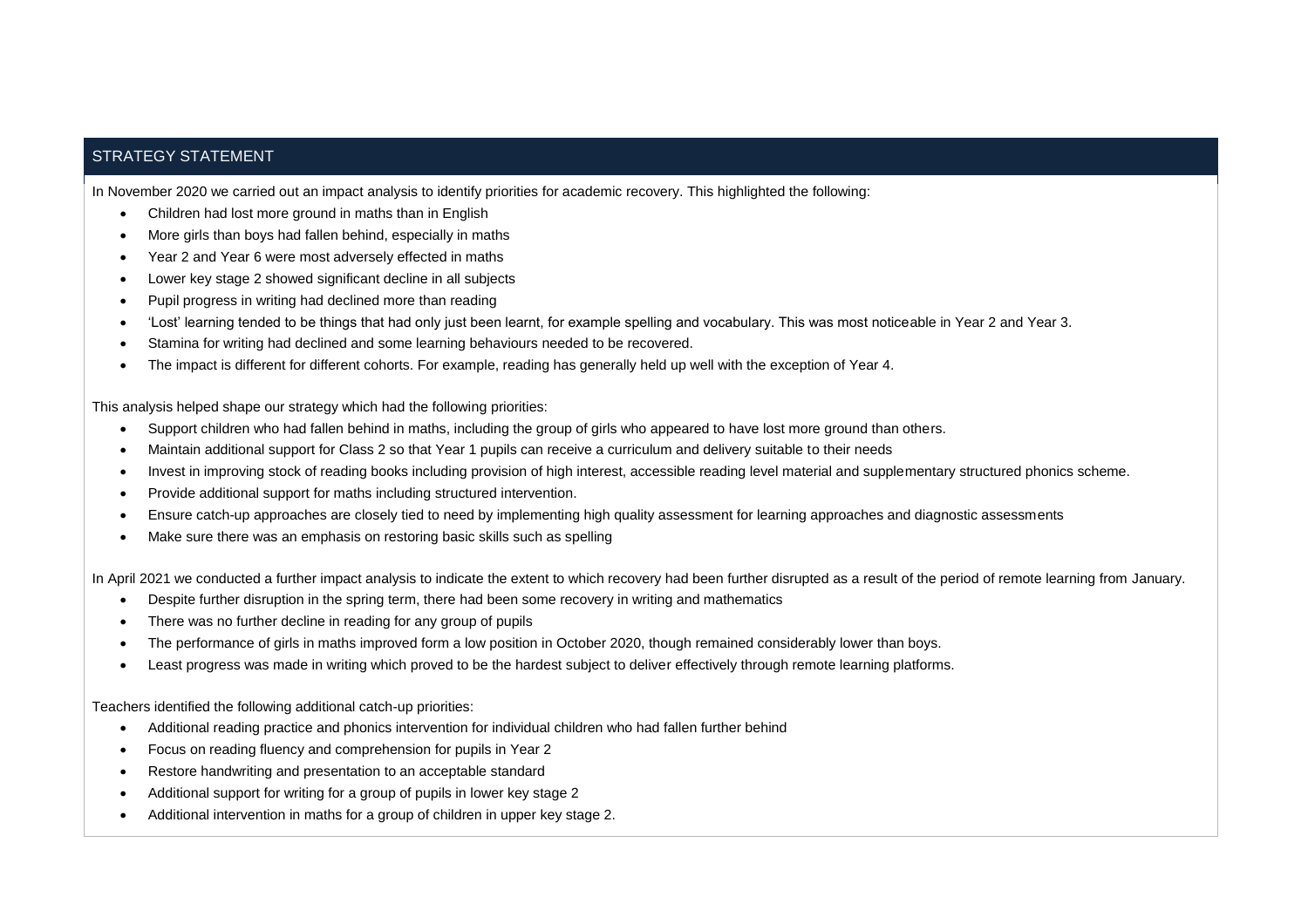## **Planned expenditure for current academic year**

| Quality of teaching for all                          |                                                                                   |                                                                                                                                                                                                                                                                                                                                                                                                                                                                                                         |                                                                                                       |                                                   |                                                                                                                |
|------------------------------------------------------|-----------------------------------------------------------------------------------|---------------------------------------------------------------------------------------------------------------------------------------------------------------------------------------------------------------------------------------------------------------------------------------------------------------------------------------------------------------------------------------------------------------------------------------------------------------------------------------------------------|-------------------------------------------------------------------------------------------------------|---------------------------------------------------|----------------------------------------------------------------------------------------------------------------|
| <b>Action</b>                                        | Intended outcome and<br>success criteria                                          | What's the evidence and<br>rationale for this choice?                                                                                                                                                                                                                                                                                                                                                                                                                                                   | How will you make sure it's<br>implemented well and its impact<br>monitored?                          | <b>Staff lead</b>                                 | Cost                                                                                                           |
| Consultation session<br>with maths lead.             | CPD strategies and<br>areas of focus identified<br>for the next twelve<br>months. | 'The best available evidence<br>indicates that great teaching is the<br>most important lever schools have<br>to improve outcomes for their<br>pupils. <sup>'1</sup> The focus on maths is<br>because school impact studies in<br>October and April highlighted this<br>as a particular area of need. Prior<br>to the pandemic, the school had<br>been working on improving<br>children's use of mathematical<br>vocabulary. This work was at a<br>relatively early stage and may<br>need consolidation. | Monitored through staff appraisal<br>and follow-up coaching sessions in<br>the 2021-22 academic year. | CN/AM                                             | £200                                                                                                           |
| Microsoft Teams for<br>remote teaching<br>provision. | Effective remote<br>provision.                                                    | Microsoft solution selected<br>because of existing school IT<br>infrastructure.                                                                                                                                                                                                                                                                                                                                                                                                                         | Monitoring level of engagement and<br>quality of work.                                                | LD (attended<br>training); AM<br>(administration) | (£1500-DfE<br>funding for<br>start-up and<br>training costs<br>not included in<br>COVID catch-<br>up funding.) |
| Total budgeted cost:                                 |                                                                                   |                                                                                                                                                                                                                                                                                                                                                                                                                                                                                                         |                                                                                                       | £200                                              |                                                                                                                |

Targeted support

l

<sup>1</sup> A Tiered Approach to 2020-21 Academic Year Planning, [www.educationendowmwntfoundation.org.uk](http://www.educationendowmwntfoundation.org.uk/)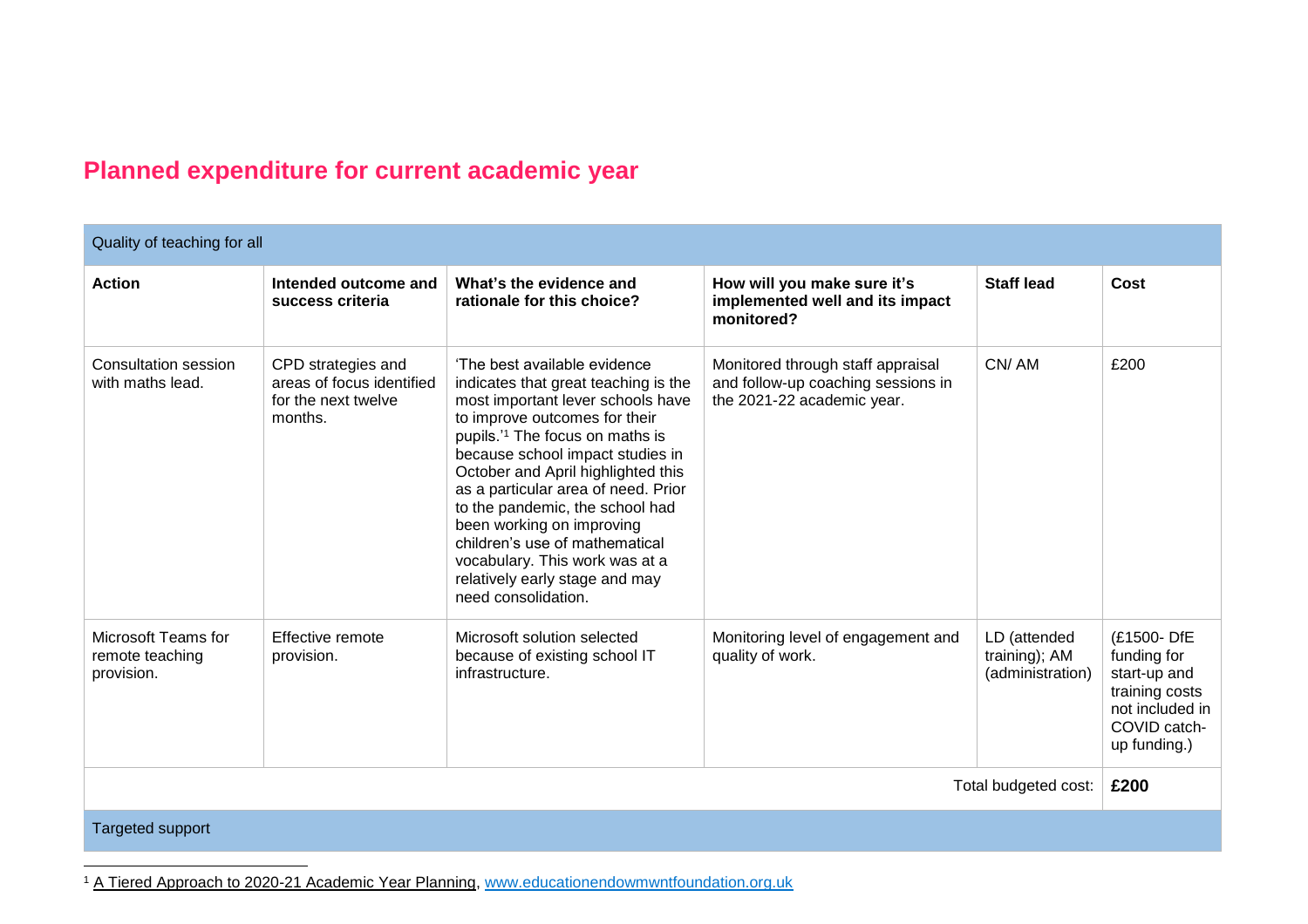| <b>Action</b>                                                        | Intended outcome and<br>success criteria                                                                         | What's the evidence and<br>rationale for this choice?                                                                                                                                                                                                                                                                                                                                                  | How will you make sure it's<br>implemented well and its impact<br>monitored?   | <b>Staff lead</b> | Cost   |
|----------------------------------------------------------------------|------------------------------------------------------------------------------------------------------------------|--------------------------------------------------------------------------------------------------------------------------------------------------------------------------------------------------------------------------------------------------------------------------------------------------------------------------------------------------------------------------------------------------------|--------------------------------------------------------------------------------|-------------------|--------|
| Success@Arithmetic<br>(Edge Hill Every Child<br>Counts intervention) | Group of 6 children in<br>upper key stage 2 close<br>the gap on peers in<br>mathematics.                         | The school has previously had<br>training in this mathematics<br>intervention for KS2 and has<br>access to the support materials.<br>Success@Arithmetic   Every Child<br>Counts (edgehill.ac.uk)<br>It promotes fluent and secure<br>number sense and calculation<br>strategies. This year, it will be led<br>by a qualified teacher supported<br>by a TA who will deliver a weekly<br>review session. | Diagnostic maths test (Sandwell)<br>administered pre and post<br>intervention. | LD/GD             | £3,512 |
| Small group work for<br>group of girls in Year 4.                    | Group of 6 girls in lower<br>key stage 2 are<br>assessed at expected<br>standard in calculation<br>in July 2021. | School assessment indicates that<br>a group of girls in lower key stage<br>2 had fallen behind in their<br>mathematics progress compared<br>to other children. These weekly<br>sessions are led by a qualified<br>teacher who knows the children's<br>needs well.                                                                                                                                      | Progress in maths captured by<br>termly teacher assessment.                    | HC/ GD            | £1,756 |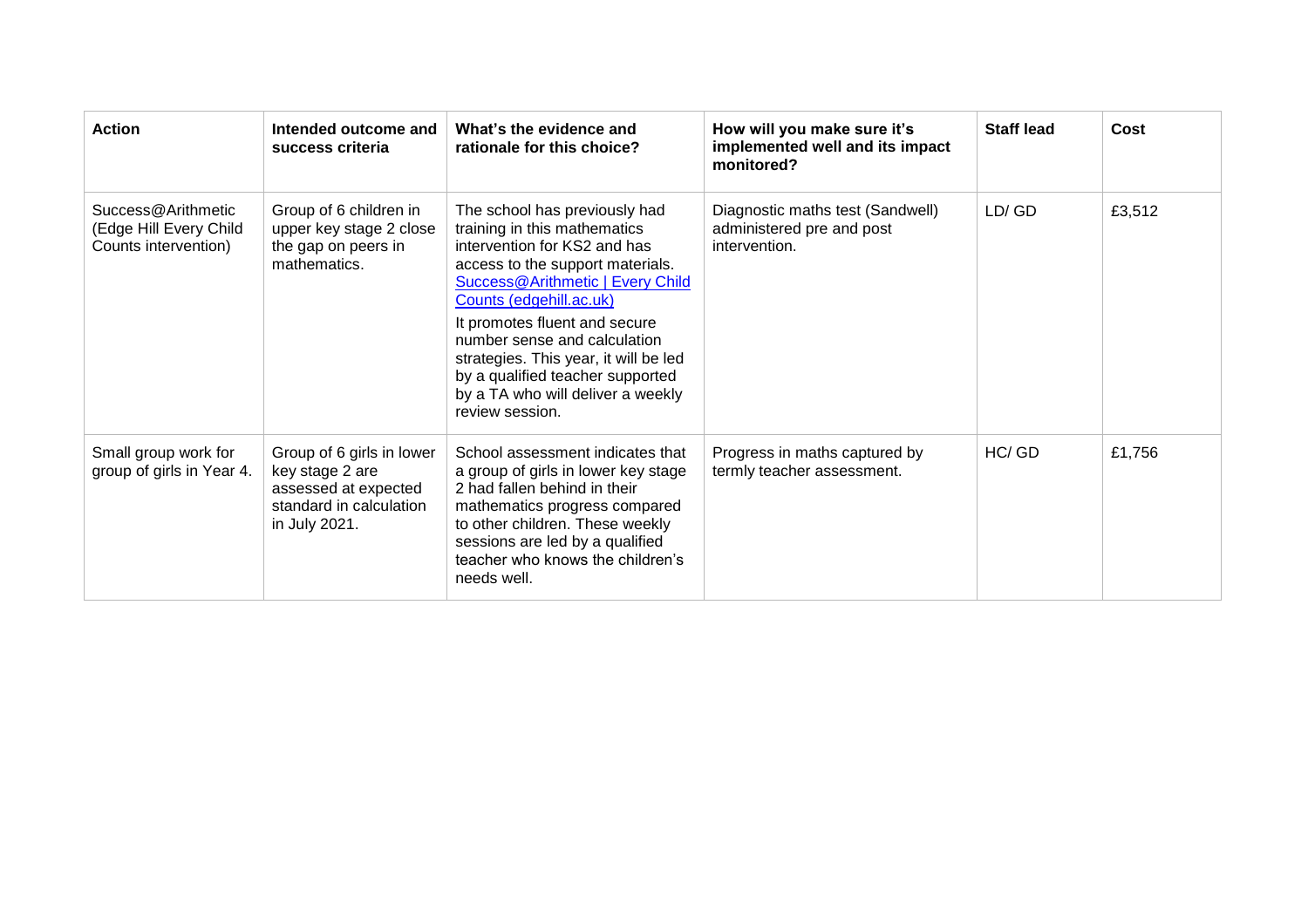| Dancing Bears phonics<br>intervention<br>Group of children in<br>Year 3 (autumn term)<br>Group of children in<br>Year 2 (summer term) | Group of 5 children in<br>lower key stage 2 gain<br>in reading age more<br>than 6 months by<br>March 2021<br>Group of 4 children in<br>Year 2 meet expected<br>standard in phonics<br>check. | Strong evidence supports the view<br>that phonics is a key foundation of<br>reading. Phonics   Toolkit Strand  <br><b>Education Endowment Foundation</b><br>EEF<br>The Dancing Bears programme<br>provides regular, short, structured<br>support sessions in addition to any<br>phonics teaching which takes<br>place in lessons. This helps<br>children to catch up with any<br>missed learning. Evidence from<br>using this programme in school<br>suggests that it is most effective<br>with younger children. | Progress in individual progress<br>records.<br>Phonics check. | HC/HC     | £732                                |
|---------------------------------------------------------------------------------------------------------------------------------------|----------------------------------------------------------------------------------------------------------------------------------------------------------------------------------------------|-------------------------------------------------------------------------------------------------------------------------------------------------------------------------------------------------------------------------------------------------------------------------------------------------------------------------------------------------------------------------------------------------------------------------------------------------------------------------------------------------------------------|---------------------------------------------------------------|-----------|-------------------------------------|
| Individual tuition and<br>practice using 'Plus<br>One' for children in Key<br>Stage 1                                                 | Group of 5 children in<br>Key Stage 1 close gap<br>on peers.                                                                                                                                 | Plus 1 is an intervention allowing<br>pupils to regularly practice basic<br>number skills. Evidence from using<br>this in school in previous years<br>indicates that children progress<br>achieve age expected attainment<br>when used alongside support in<br>class.                                                                                                                                                                                                                                             | Progress in maths captured by<br>termly teacher assessment.   | <b>CN</b> | $£132$ for<br>workbooks             |
| Individual tuition and<br>practice using 'Power<br>of 2' for children in key<br>stage 2.                                              | Group of 6 children in<br>upper key stage 2 make<br>more than expected<br>progress over a 6<br>month period when<br>assessed using a<br>standardised maths<br>test.                          | This is a structured intervention<br>designed to be administered<br>regularly (at least three time s a<br>week) for short periods of time.<br>There is a group of children in<br>Year 5 who have significant gaps<br>in their understanding of number<br>identified using a diagnostic maths<br>test. This intervention will address<br>the missing mathematical<br>understanding.                                                                                                                                | Progress in maths captured by<br>termly teacher assessment.   | LD        | £132 for<br>additional<br>workbooks |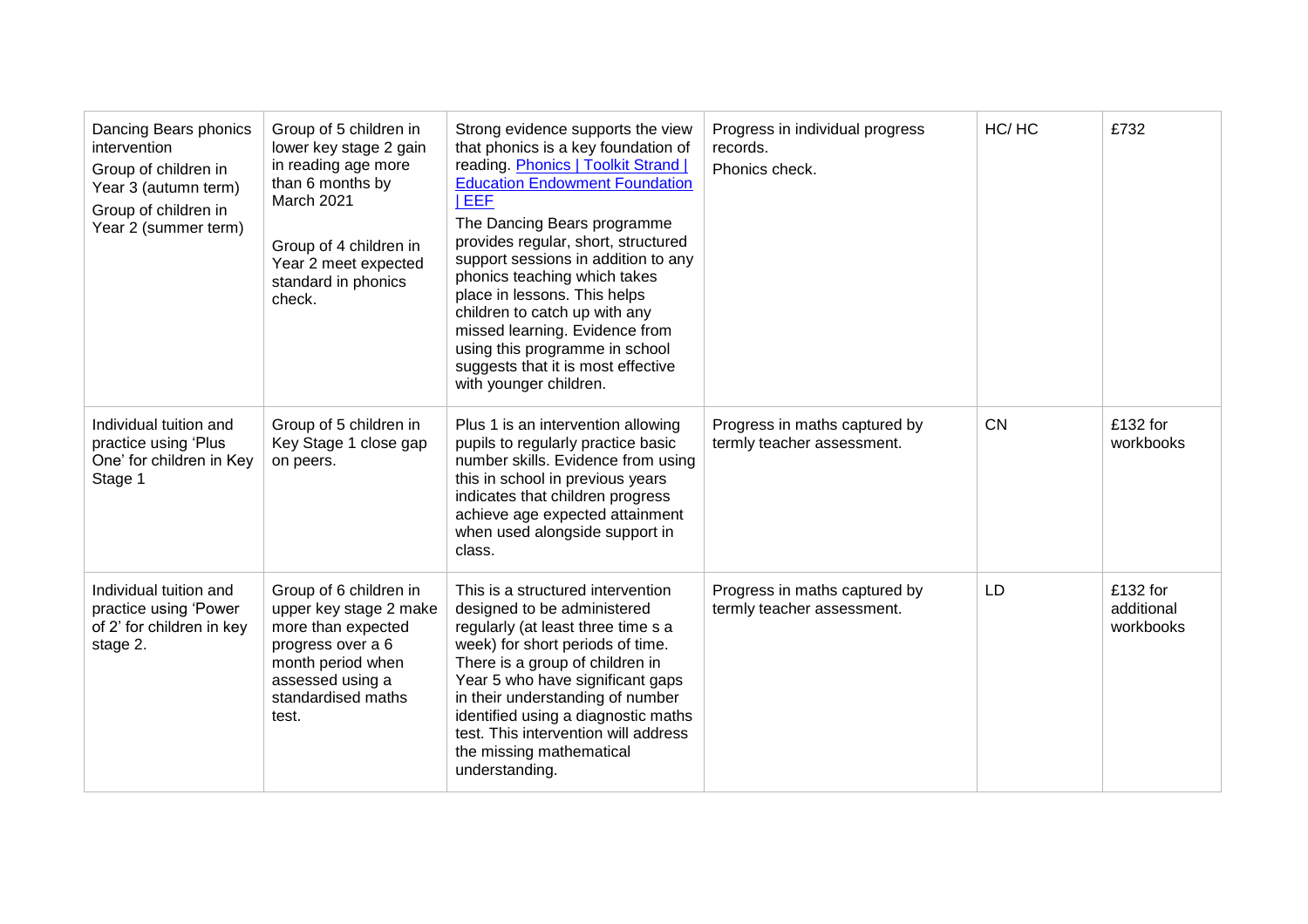| 'Nessy' computer-<br>based reading and<br>spelling programme             | Group of 5 children in<br>lower key stage 2 learn<br>targeted spellings and<br>increase spelling age<br>on standardised test by<br>at least six months by<br>end of July.                            | Children can access this<br>programme independently. It can<br>be tightly tailored to meet<br>individual need and keeps track of<br>progress. Children are highly<br>motivated by the structure and<br>content of the programme. | Progress in individual records,<br>children's independent written work,<br>standardised spelling test. | HC        | £80 for<br>additional<br>licences |
|--------------------------------------------------------------------------|------------------------------------------------------------------------------------------------------------------------------------------------------------------------------------------------------|----------------------------------------------------------------------------------------------------------------------------------------------------------------------------------------------------------------------------------|--------------------------------------------------------------------------------------------------------|-----------|-----------------------------------|
| Individual tuition using<br>precision teaching<br>technique.             | Group of 5 children in<br>lower key stage 2 learn<br>targeted spellings and<br>increase spelling age<br>on standardised test by<br>at least six months<br>between April and the<br>end of July 2021. | Evidence in school indicates that<br>precision teaching is a very<br>successful technique when<br>properly applied. It is being used<br>with a group of children in lower<br>key stage 2 who need help in<br>learning spellings. | Progress in individual records,<br>children's independent written work,<br>standardised spelling test. | <b>HC</b> | £723                              |
| Small group support for<br>writing for identified<br>children in Year 3. | Group of 4 children in<br>lower key stage 2 close<br>attainment gap on<br>peers by at least one<br>step.                                                                                             | This is a school-designed<br>programme of support delivering<br>guided writing sessions aimed at<br>addressing issues with writing<br>identified through teacher<br>assessment.                                                  | Progress in writing captured by<br>termly teacher assessment.                                          | HC/GD     | £1,756                            |
| Small group support for<br>reading for identified<br>children in Year 5. | Group of 5 children in<br>upper key stage 2<br>improve reading age by<br>6 months between April<br>and July 2021, and<br>close gap on peers by<br>at least one step.                                 | This is a school-designed<br>programme aimed at improving<br>reading comprehension for<br>children in upper key stage 2.                                                                                                         | Progress in reading captured by<br>termly teacher assessment.                                          | LD/GD     | £1,756                            |
| Total budgeted cost:                                                     |                                                                                                                                                                                                      |                                                                                                                                                                                                                                  |                                                                                                        | £10,579   |                                   |
|                                                                          |                                                                                                                                                                                                      |                                                                                                                                                                                                                                  |                                                                                                        |           |                                   |
|                                                                          |                                                                                                                                                                                                      |                                                                                                                                                                                                                                  |                                                                                                        |           |                                   |